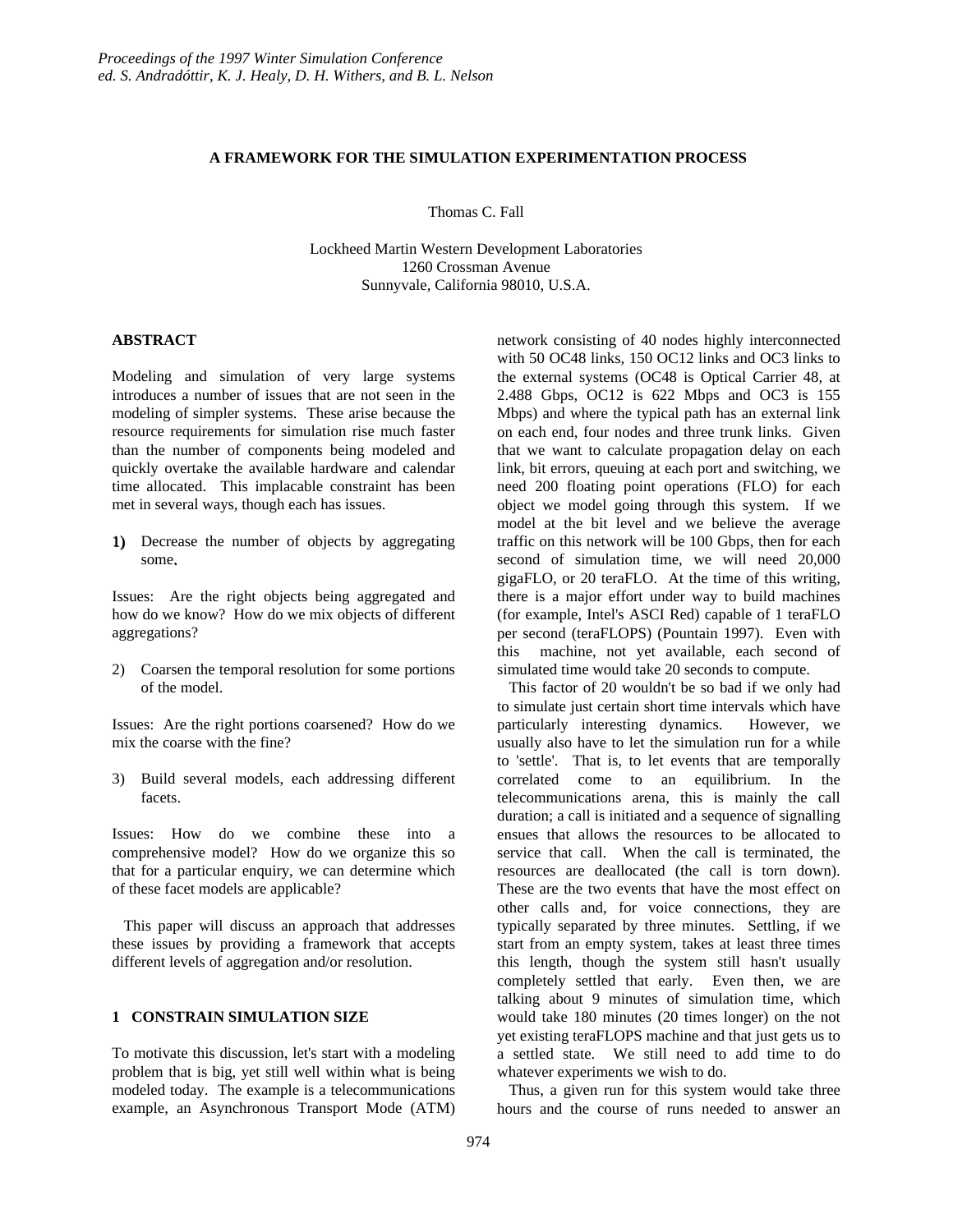important design question might take several days, just in run time. And, the system posed here is not nearly as large as some telecommunication models that have been successfully simulated, and those have been simulated on machines substantially less powerful than the teraFLOPS machine still being designed. In other words, for most real problems, we cannot rely on hardware to provide us sufficient computational capacity to perform the simulations we require. Rather, we are going to have to intelligently decide just what needs to be modeled and so constrain our simulation size.

# **2 ADDRESSING RESOURCE LIMITATIONS**

To most modelers, the example above would seem strained, since they would almost certainly not model at the bit level. Rather, they would aggregate to the packet level (in the example above, the packets would be ATM cells which are 424 bits) achieving a compression factor of the packet size (taking our run time from 180 minutes to 25 seconds). And, in fact, they would model large parts of the network at the call level; that is, start a stream of a certain number of packets per second at one time, then terminate it at a later time. This number of packets is deducted from the capacity of the nodes the stream travels through. The action of all these packets is thus expressed with only two computer objects, the start object and the terminate object, as opposed to having a computer object for each packet. If the streams typically transfer many packets, this approach offers substantial compression. Often, some streams will be modeled at the packet level to get fine level resolution, but most of the network would be at the coarser call level. In fact, the nodes not on the paths of interest may be aggregated into a bulk resource usage representing the totality of calls originating or terminating in that subnetwork.

 This telecommunications example is an example of the discrete event simulator methodology as opposed to the time difference methodology. An analogous example could be constructed for the time difference methodology and the compression approach for that methodology is to coarsen the time resolution, at least for parts of the system.

 The discussion so far has seemed to indicate that the only way to address computational resource constraints is to decrease the number of objects being simulated. However, for many other large scale computational efforts, an approach being increasingly used is to distribute the processing over several CPUs. The CPUs may be in the same box (such as symmetric multiprocessors), or they could be spread over several boxes connected over LANs and even WANs.

Simulations, as opposed to activities such as data base service, have the additional constraint that the simulation of different components must be synchronized. In other words, if we've divided the simulation into processes depicting different modules of the system and have distributed these processes, we need to ensure that when the true system modules would interact, the appropriate simulation processes must be able to interact. But if one of these processes runs substantially slower than expected, then all the other processes that could be affected by it must either wait for it or will have to roll back if they have proceeded on. There are, of course, some types of simulation where all the processes run at about the same speed, computational fluid dynamics being a prime example, and thus synchronization is not a problem. But where we are modeling a system consisting of different components, such as telecommunications models, the processes will likely not have the same run times and, in fact, may be very hard to predict a priori. For these type models, distributing a single simulator over several processors is still a research issue and is not an available option on current commercial simulation tools (Ho, Cassandras and Makhlouf, 1993 and Bhatti and Vakili, 1996).

 Even though modelers have been forced to use a single processor, large systems are successfully simulated. In some of these, aggregation methods do not suffice to provide the requisite compression, and something like distributed processing is necessary. In these cases, instead of distributing the processes at run time, some modules are extensively simulated by themselves (or empirical data is collected for them) before run time so that we have an easily calculated method for determining that module's behavior at run time. There are two major classes: 1) analytic (for instance, the pressure-volume-temperature formula for the aggregate behavior of immense numbers of individual gas molecules) or 2) stochastic (the "combat results tables" of military board games are drawn from historic evidence, either from real life or from simulations and allow a dice toss to determine the results of a given engagement). This will only work if we can decompose the system; that is, divide it into subsystems and determine where the boundaries can be drawn between these subsystems, the 'interfaces' between them, so that we can have assurance that the coupling between them is substantially captured by one of these mechanisms, the analytic or the stochastic.

 Most real systems will admit a decomposition into subsystems, and may well admit analytic expressions of their behavior. But, these analytic expressions may involve tens or hundreds of variables. In that case, we will look for the expressions that either utilize very few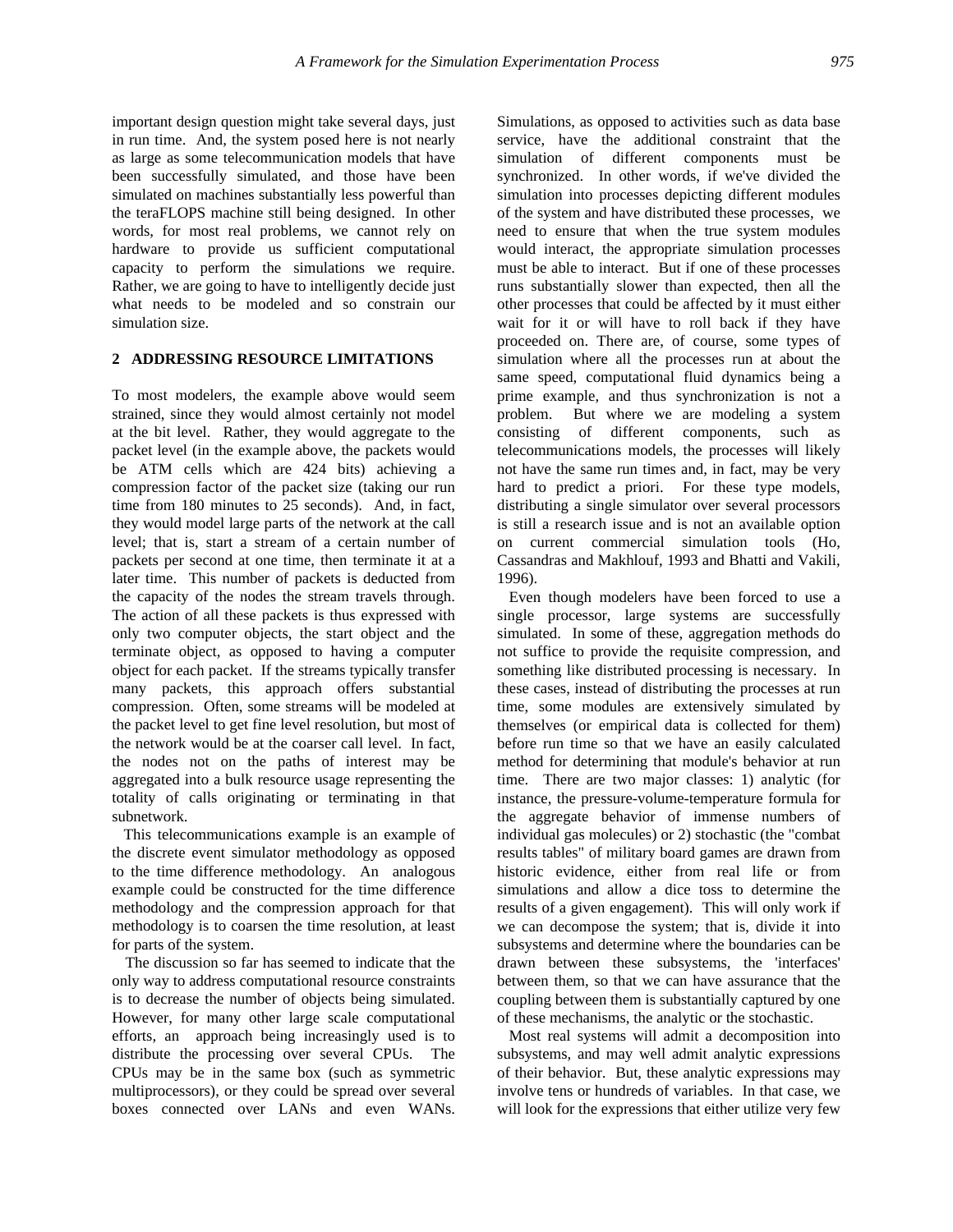variables or utilize variables we would be working with anyway in other subsystems. Even though our original expressions may have been analytic, these aggregated expressions will typically be stochastic to capture the range of affects of the unexpressed variables. Our framework process uses the decomposition into subsystems along with efficient stochastic combination techniques to track our results achieved and to help guide our next efforts.

 In sum, in this section we have discussed three ways to deal with the limitations of computational resources: 1) Decrease the number of objects by aggregating some.

2) Coarsen the temporal resolution for some portions of the model

3) Build several models, each addressing different facets

Each of these approaches has issues, which we'll discuss in the next section.

# **3 THE EXPERIMENTAL FRAMEWORK**

To control our run time, as we've seen in the previous section, we try to break the system into subsystems which interact with each other utilizing a sufficiently small number of variables. In addition to the subsystems of the system, we must also consider the environment the system acts in. In the framework approach, we treat the relation of a subsystem to the system as if it were the relation of a system to its environment. So, focussing on a particular element, whether it is a system or a subsystem, there is a 'possibility' space that we work in, that is, the space of what we believe to be the likely states of the environment our element will have to work in. We typically set up our modeling program by dividing this 'possibility' space into extreme subspaces, i.e.,scenarios, where the rest of the 'possibility' space is believed to lie within the realm defined by these extreme cases. The 3-D spatial analog of this is a tetrahedron where the extremes of the 3-D figure are the 0-D extreme subspaces (the apexes), the 1-D extreme subspaces (the edges) and the 2-D extreme subspaces, the faces. If we choose a set of these subspaces correctly, the rest of the points in the possibility space are linear combinations of these. So if we run simulations on these subspaces getting estimates of behavior on each, we could combine these to obtain estimated behavior for the other points of the possibility space. Thus, we compress the experimental program because we now only have to test a much smaller number of points, those within these scenarios.

 Looking at it abstractly, our possibility space is a bounded, convex body of some finite dimensionality. The different scenarios represent extreme subsets of

that body having lower dimensionality. However, there are variables the simulations must consider that are not represented in this possibility space and the purpose of doing multiple runs of a given scenario is to test their affect and the effect of varying the values of the scenario variables, if the scenario subset has nonzero dimensionality. Thus, the results of a course of runs will form a distribution. What we wish to do is to combine these distributions to get estimated distributions for the points of the possibility space not in the selected test sets, the scenarios. Note that if we can break subsystems into subsubsystems, we can use the same process to compress the experimental course for them, as well.

 Combining distributions has always been somewhat problematic. If the underlying relation is linear and the component distributions are symmetric, then the method of moments (that is, combine the averages and combine the variances) will work. However, if the distributions are skewed, or the relations are nonlinear. the method of moments yields a less satisfactory result.

 Of course, we could use Monte Carlo techniques to combine the distributions, but this puts us pretty much back where we were. Another method, the Dynamic Focusing Approach (DFA) uses what could be thought of as a controlled Monte Carlo approach (Fall 1997). Instead of selecting from the component distributions randomly, it guides each choice. An important consequence of this is that, if there is a region of the estimated combined distribution in which we're interested, we know which choices of the component distributions got us there. From examining those choices, we can tell which components were the strongest determiners of that region, and thus we can focus on those for more detailed study.

### **4 OPERATION OF THE FRAMEWORK**

The framework process described here assumes that we can break the system into subsystems and that, though the knowledge of the subsystem's behavior might be fuzzy, we do know how those behaviors combine to provide the system's behavior. In most cases, we have real systems that serve as starting points for the system we are studying. The historic evidence of their behaviors provide us the delineations we need. In the cases where we don't have parent systems, our course of action is determined by what our objectives are. If we are on a very short fuse, where some evidence must be quickly obtained, then we just run simulations up to the time limit, trying to spot any interesting behavior that could be focussed on, and report out what we've seen. If we have more time, we run these simulations until we can identify where the likely divisions into subsystems should be